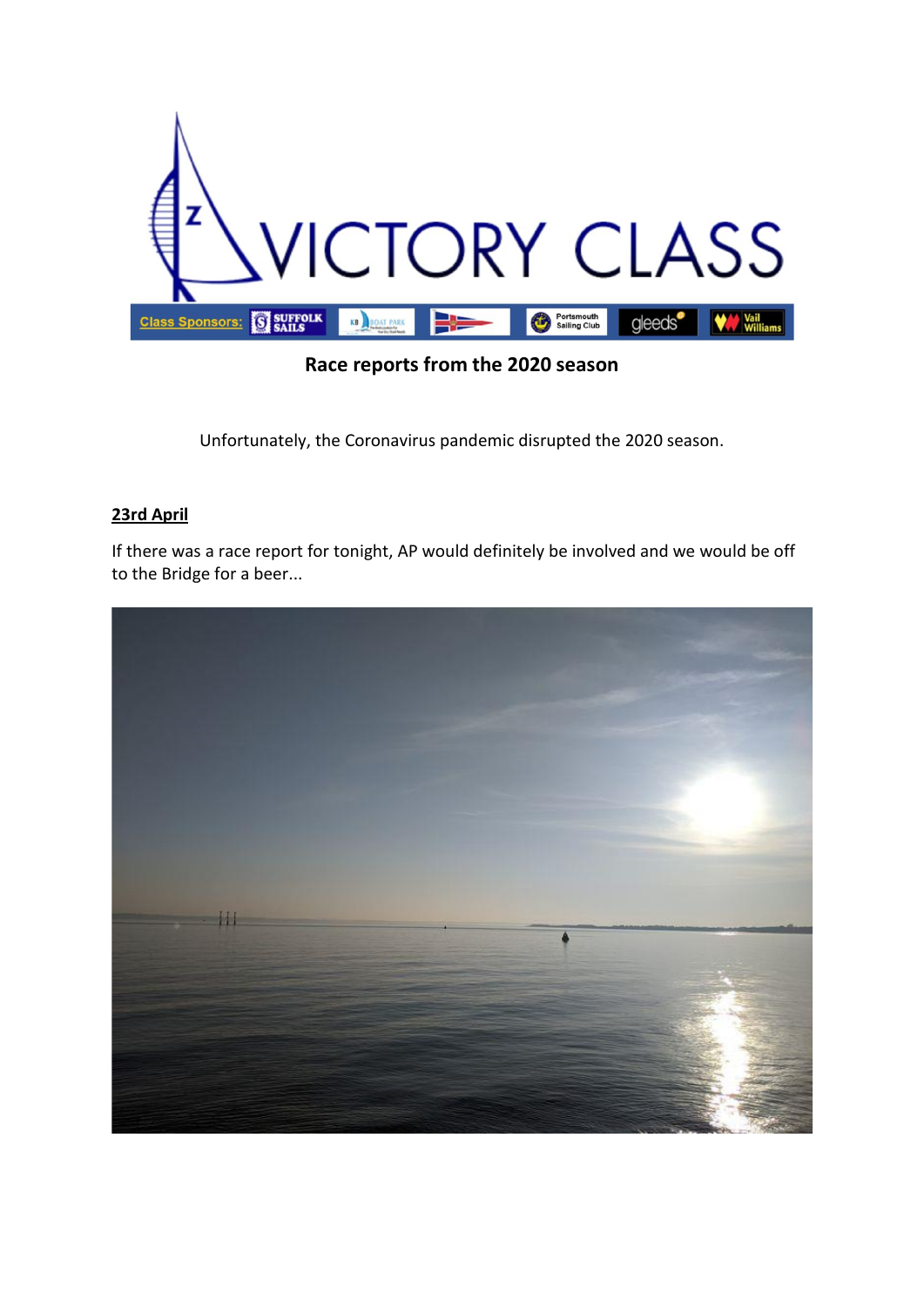### **28th April**

5-8kts from the East tonight, what set course do you think we would be doing tonight ? Off to gleeds perhaps ? Or Mary Rose?



#### **6 th June**

Today two Victories Z77 and Z48 left hibernation and braved the Camber slip to be launched by Sid in his Land Rover and Ian, Jim, Hugh, Munch and Phil plus many onlookers Two more Victories will hopefully be launched next weekend! Both launches strictly followed social distancing guidelines Stay safe and hopefully we will be out racing soon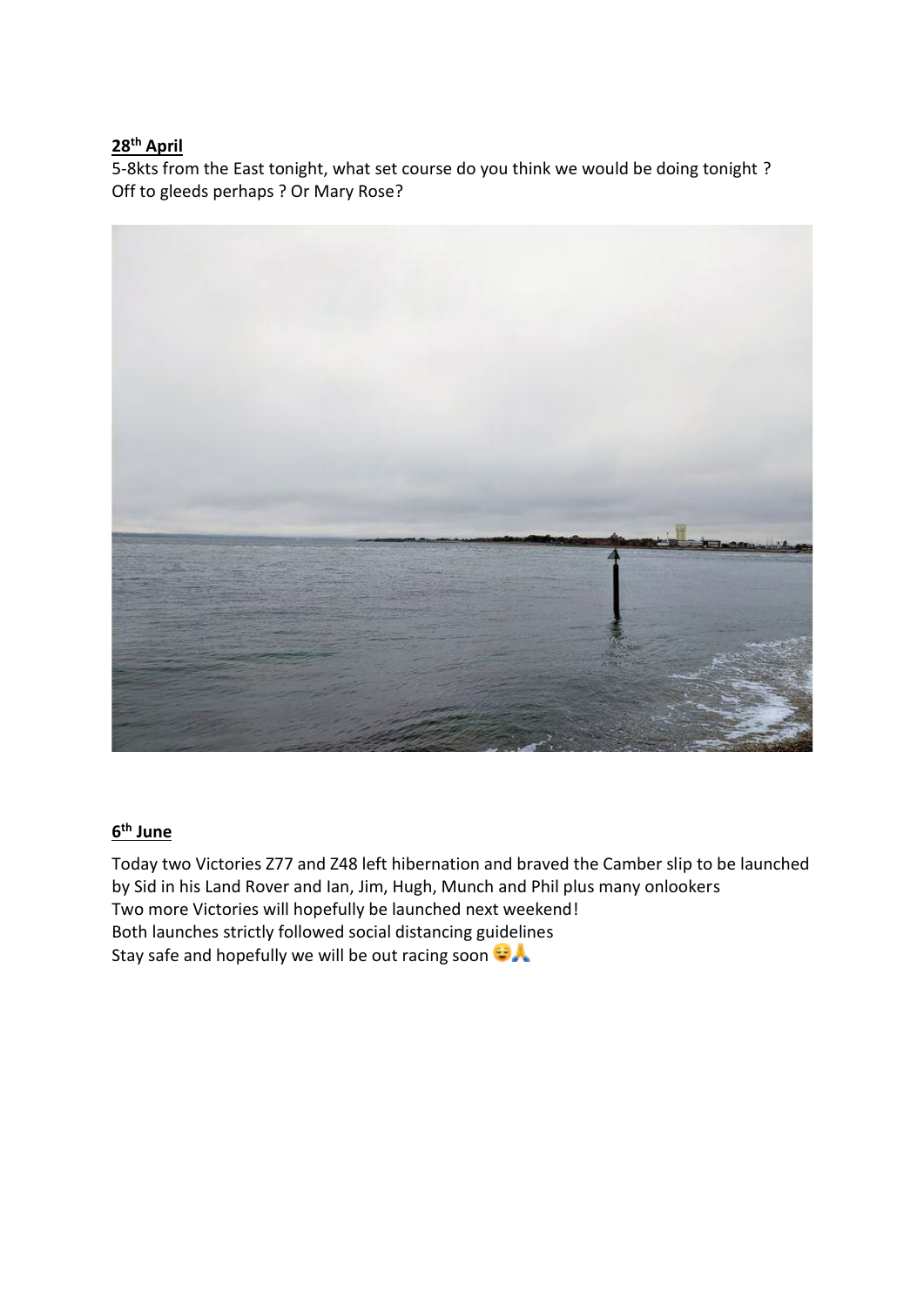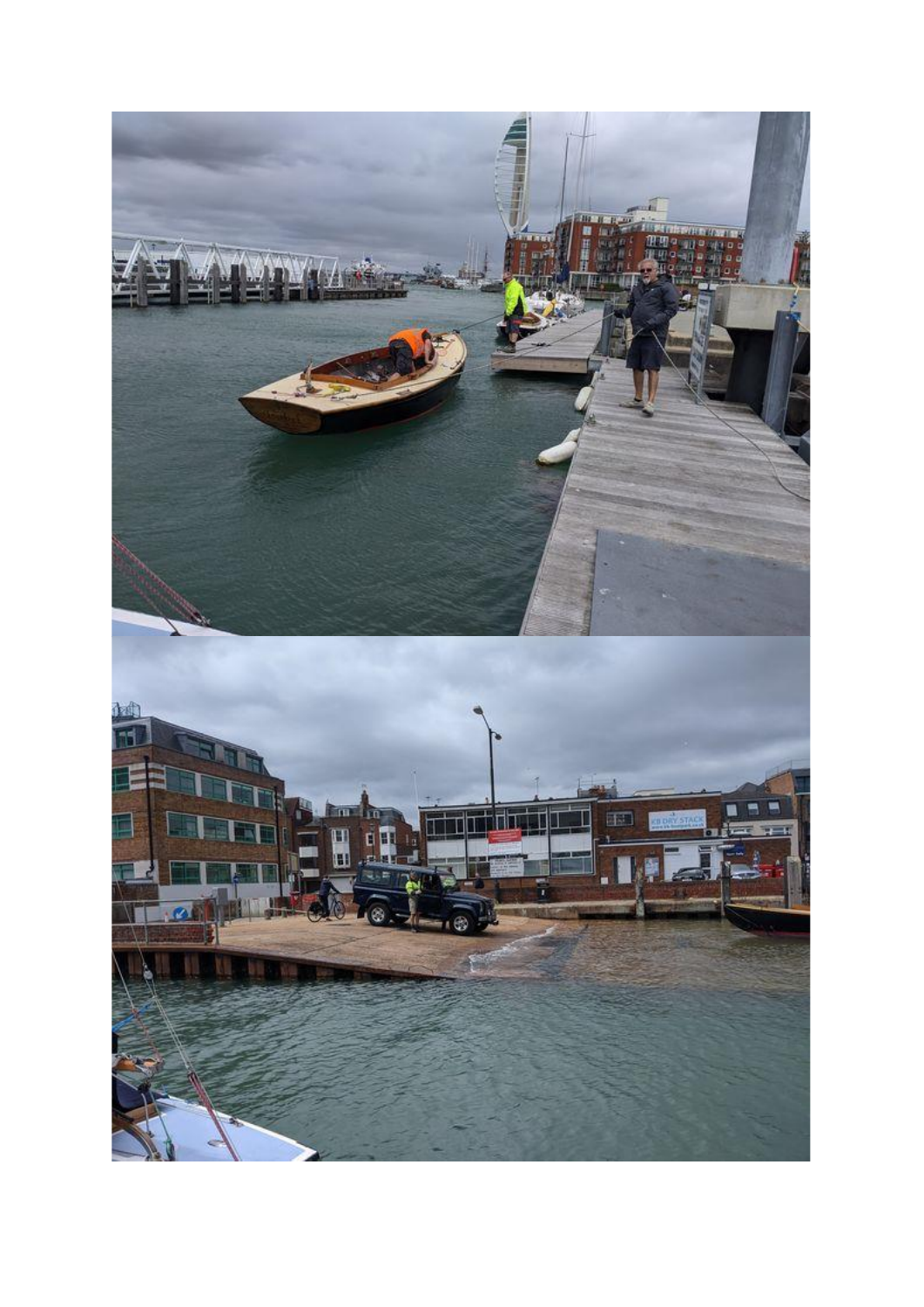

#### **13th June**

The Victory Class at its best again today with three boats launched for their well-being by the efforts of our very own socially distanced and hi viz launch team... Housemates [Phillip Jones](https://www.facebook.com/groups/537339716287540/user/514658664/?__cft__%5b0%5d=AZUMDET6jRTsvqMNHAMYWY4NMkSzz3PxzkqhC2yja0JKFRa4svyboiLWc-kaBDnXvaYY5Ctmo50iWAYwgRr3oU4mzmnTAhqREBmpHVQbc9ocQZXYyPaLjMISOnfMkBPCS_A71pakE2tAYstupKDO3yNeBH70HHUDpKME3g_5C8WyWNWIJLNZQNkZx79QPBBzZnA&__tn__=-%5dK-R) and [Mark 'Munch' Briggs](https://www.facebook.com/groups/537339716287540/user/808520535/?__cft__%5b0%5d=AZUMDET6jRTsvqMNHAMYWY4NMkSzz3PxzkqhC2yja0JKFRa4svyboiLWc-kaBDnXvaYY5Ctmo50iWAYwgRr3oU4mzmnTAhqREBmpHVQbc9ocQZXYyPaLjMISOnfMkBPCS_A71pakE2tAYstupKDO3yNeBH70HHUDpKME3g_5C8WyWNWIJLNZQNkZx79QPBBzZnA&__tn__=-%5dK-R) The Whittaker-Joplings - Zoe and James Sid 'Defender' Dollery and his Land Rover Ian 'RA' Perryman & Jimmy 'Hardhat' Downing With thanks also to Chris 'Pontoon' Smith Many Thanks to all for getting Zelia, Minx and Merganser afloat!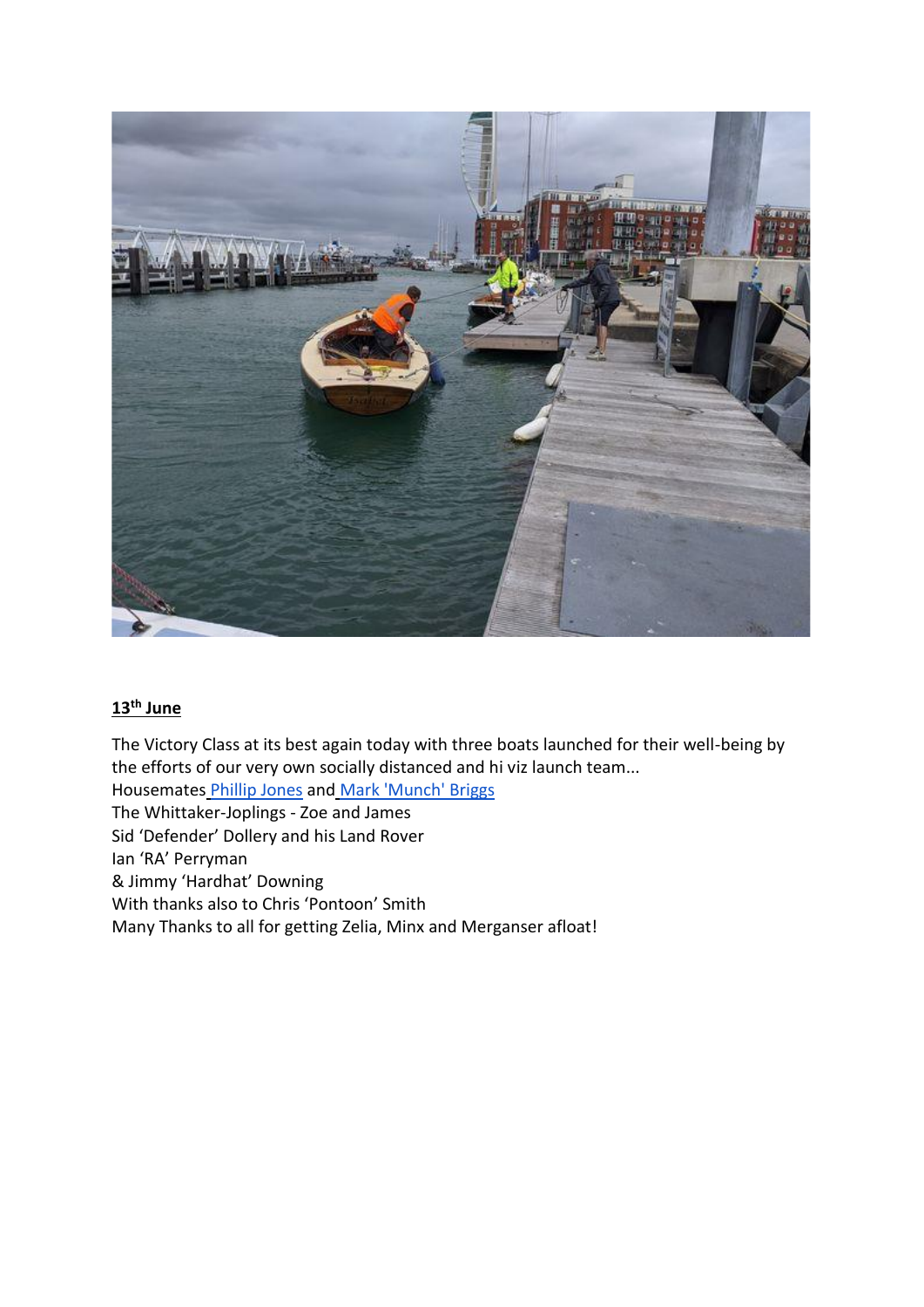

# $21<sup>st</sup>$  July

First race since covid-19 lockdown-

Z53 and Z73 on time at the start. Waiting for late arrivals